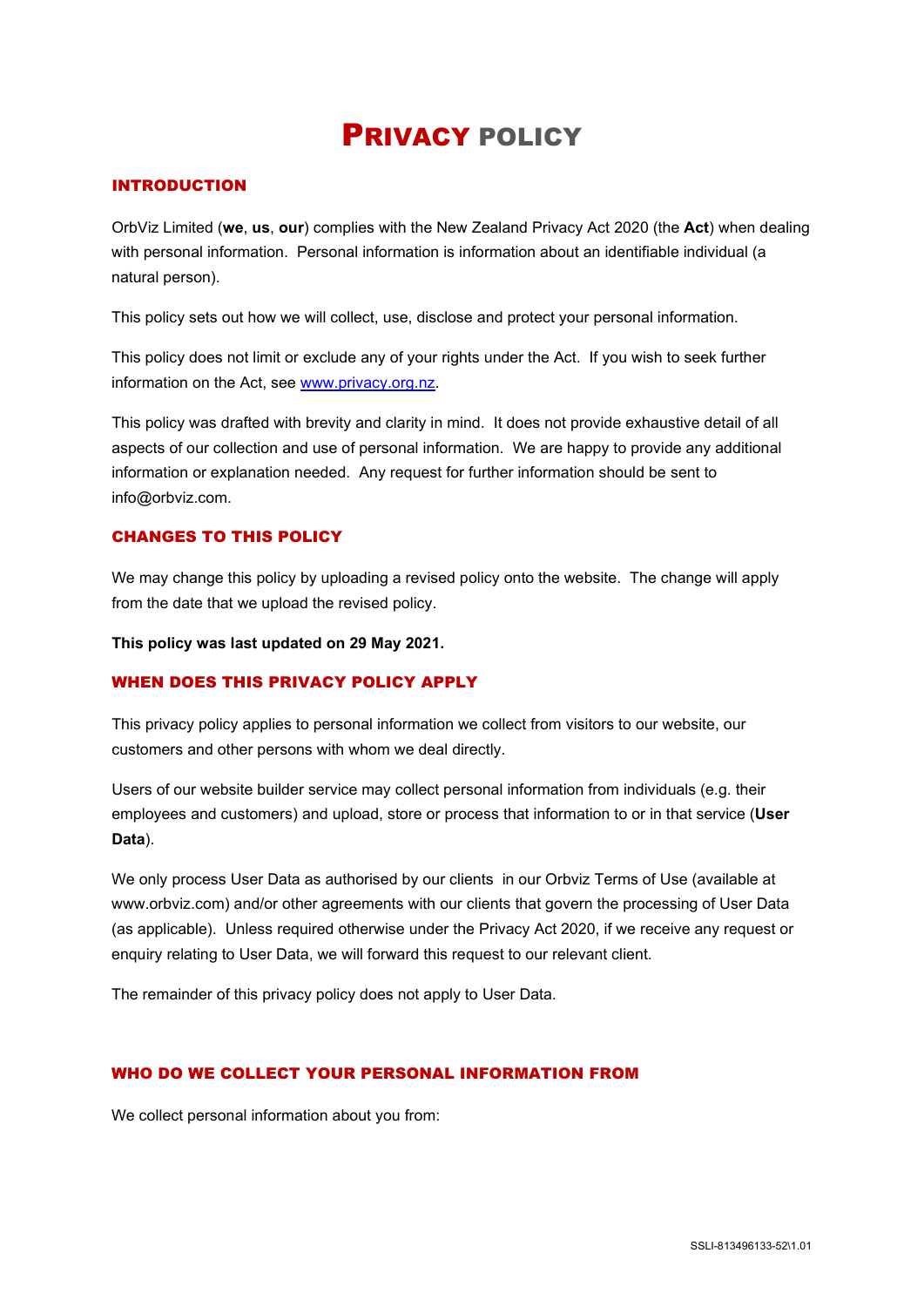- ▲ you, when you provide that personal information to us, including via the website and any related service, through any registration or subscription process, through any contact with us (e.g. telephone call or email), or when you buy or use our services and products
- ▲ third parties where you have authorised this or the information is publicly available.

If possible, we will collect personal information from you directly.

# HOW WE USE YOUR PERSONAL INFORMATION

We will use your personal information:

- ▲ to provide services and products to you
- ▲ to market our services and products to you, including contacting you electronically (e.g. by text or email for this purpose)
- to improve the services and products that we provide to you
- ▲ to respond to communications from you, including a complaint
- ▲ to conduct research and statistical analysis (on an anonymised basis)
- ▲ to protect and/or enforce our legal rights and interests, including defending any claim
- ▲ for any other purpose authorised by you or the Act.

# DISCLOSING YOUR PERSONAL INFORMATION

We may disclose your personal information to:

- ▲ another company within our group
- ▲ any business that supports our services and products, including any person that hosts or maintains any underlying IT system or data centre that we use to provide the website or other services and products
- ▲ other third parties (for anonymised statistical information)
- ▲ a person who can require us to supply your personal information (e.g. a regulatory authority)
- ▲ any other person authorised by the Act or another law (e.g. a law enforcement agency)
- ▲ any other person authorised by you.

A business that supports our services and products may be located outside New Zealand. This may mean your personal information is held and processed outside New Zealand.

## PROTECTING YOUR PERSONAL INFORMATION

We will take reasonable steps to keep your personal information safe from loss, unauthorised activity, or other misuse.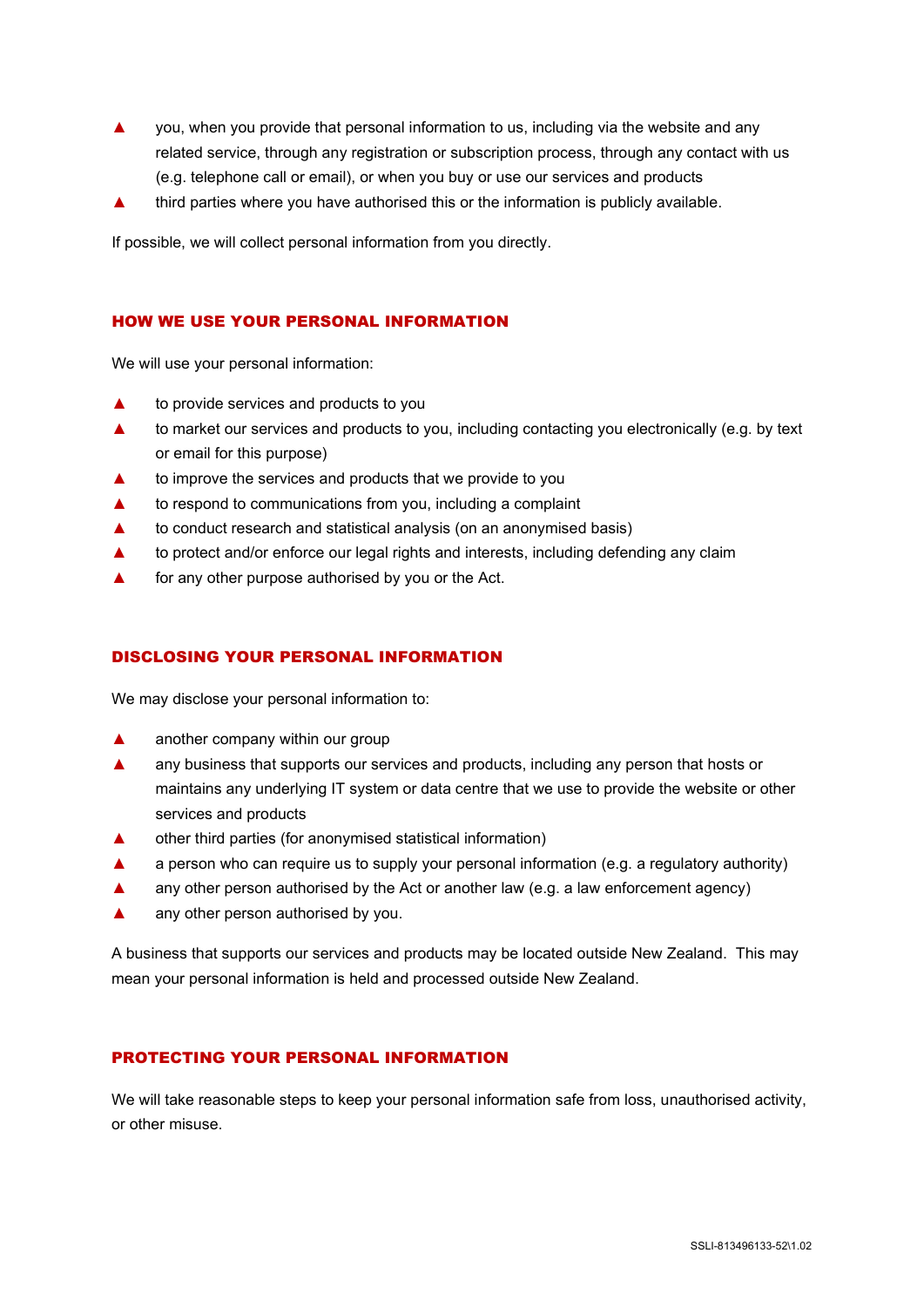#### ACCESSING AND CORRECTING YOUR PERSONAL INFORMATION

Subject to certain grounds for refusal set out in the Act, you have the right to access your readily retrievable personal information that we hold and to request a correction to your personal information. Before you exercise this right, we will need evidence to confirm that you are the individual to whom the personal information relates.

In respect of a request for correction, if we think the correction is reasonable and we are reasonably able to change the personal information, we will make the correction. If we do not make the correction, we will take reasonable steps to note on the personal information that you requested the correction.

If you want to exercise either of the above rights, email us at info@orbviz.com. Your email should provide evidence of who you are and set out the details of your request (e.g. the personal information, or the correction, that you are requesting).

We may charge you our reasonable costs of providing to you copies of your personal information or correcting that information.

#### INTERNET USE

While we take reasonable steps to maintain secure internet connections, if you provide us with personal information over the internet, the provision of that information is at your own risk.

If you follow a link on our website to another site, the owner of that site will have its own privacy policy relating to your personal information. We suggest you review that site's privacy policy before you provide personal information.

## **COOKIES**

We use cookies to monitor your use of the website. Cookies are text files containing small amounts of information which are downloaded to your browsing device, e.g. a computer or smartphone, when you visit a website. Cookies can be recognised by the website that downloaded them, or by other websites that use the same cookies. This helps a website know if the browsing device has visited that or other websites before. You may disable cookies by changing the settings on your browser, although this may mean that you cannot use all of the features of the website. By continuing to use our website and related services, you indicate your agreement for us to use the cookies described below. We use the term *cookies* in this cookie policy to mean cookies or similar technologies such as web beacons, clear GIFs, and pixel tags.

Cookies can be used to collect information relating to your use of a website or your device, let you navigate between pages effectively, help to remember your preferences and generally improve your browsing experience. Cookies can be *session* or *persistent* cookies. *Session* cookies are temporary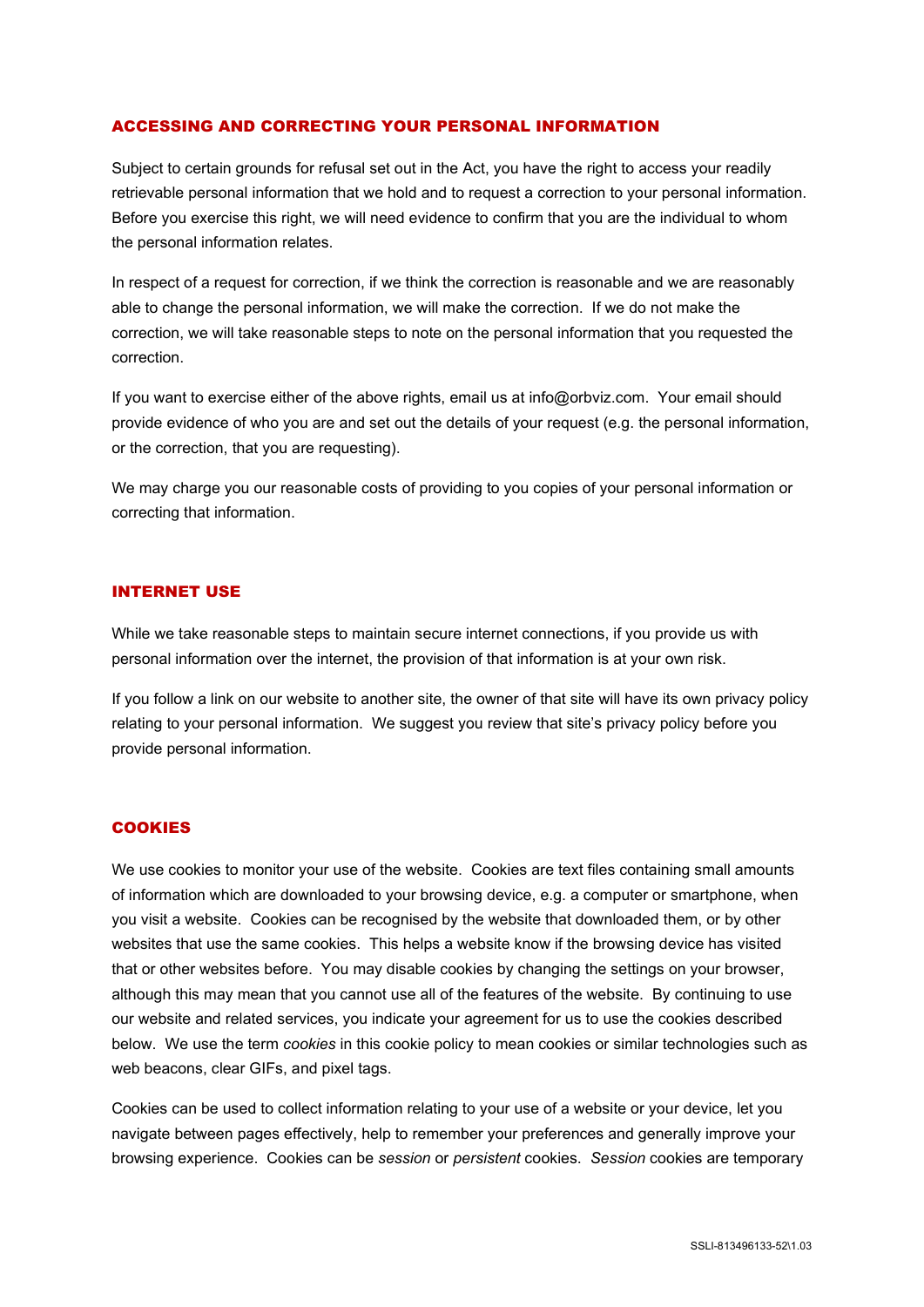and only stay on your browser until you stop browsing. *Persistent* cookies stay on your device until they expire or are deleted.

The cookies used on our website may be first party cookies (i.e. set by us) or third party cookies (i.e. cookies set on our website by a person other than us). The third party companies that place cookies on our website will have their own privacy policies.

The types of cookies used by us, and most websites, can generally be categorised as follows.

# *Performance cookies*

These cookies collect information about how you use a website, e.g. which pages are the most visited and if you receive any error message from any page. This information helps us improve the way our website and related services work and helps us manage the performance and design of the website and services. These cookies do not gather information that identifies you. All of the information these cookies collect is aggregated and anonymous. These cookies may be first or third party, session or persistent cookies.

# *Targeting cookies*

Targeting cookies are used to present advertising that is relevant to you and your interests. These cookies collect information about your browsing habits e.g. the pages you have visited and the links you have followed across the internet. They may also be used to limit the number of times you see an advertisement and help measure the effectiveness of advertising campaigns. These cookies will usually be persistent but time-limited and may be placed on our website by third party service providers or advertising partners with our permission.

We use targeting cookies to present interest-based advertising on our website and for retargeting. This is a form of interest-based advertising that enables our advertising partners to build a profile of your interests and show you advertising based on your browsing activity across the internet, including to allow us to advertise to people who previously visited our website.

# ANALYTICS COOKIES

We use Google Analytics and Google Tag Manager to collect information about visitors to our website. Google Analytics collects information related to your device, browser, IP address, network location, and website activities to measure and report statistics about your interactions on our website. We use this information to help us manage the performance and design of our website and to improve our website.

We use Google Analytics Advertising Features, including Remarketing with Analytics, Demographic and Interests reporting in Analytics, Campaign Manager integration (formerly known as DoubleClick), Display & Video 360 integration, Google Display Network (GDN) Impression Reporting and Segments.